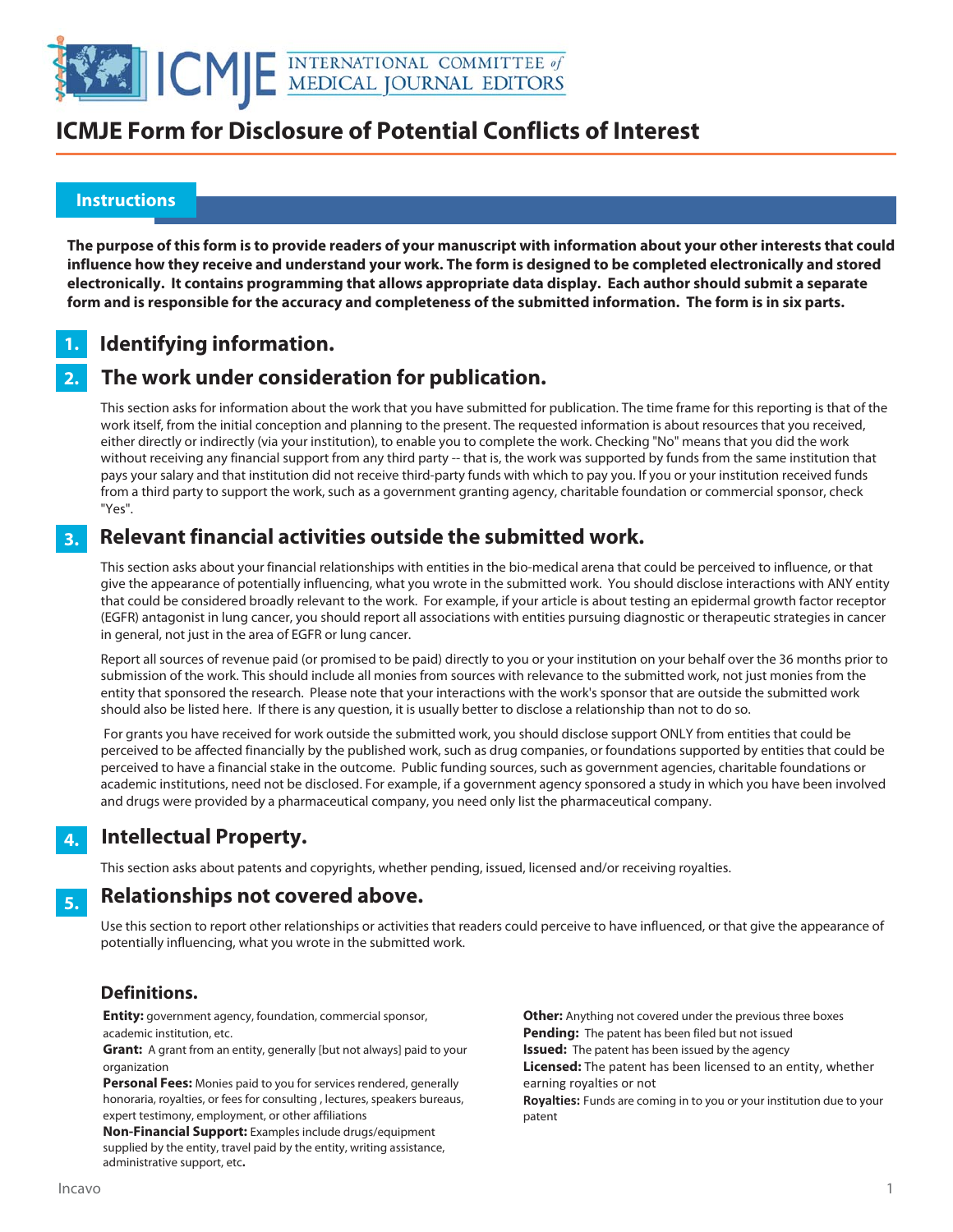

| <b>Section 1.</b>                                                         | <b>Identifying Information</b>                    |                                                                                               |                         |  |  |
|---------------------------------------------------------------------------|---------------------------------------------------|-----------------------------------------------------------------------------------------------|-------------------------|--|--|
| 1. Given Name (First Name)<br>Stephen                                     |                                                   | 2. Surname (Last Name)<br><b>Incavo</b>                                                       | 3. Date<br>23-July-2015 |  |  |
| $\sqrt{\vert \gamma \vert}$<br>4. Are you the corresponding author?<br>No |                                                   |                                                                                               |                         |  |  |
| 5. Manuscript Title                                                       |                                                   | Eighty-Six Percent Failure Rate of a Modular Neck-Stem Design at 3 - 5 Years: Lessons Learned |                         |  |  |
|                                                                           | 6. Manuscript Identifying Number (if you know it) |                                                                                               |                         |  |  |

## **The Work Under Consideration for Publication**

Did you or your institution **at any time** receive payment or services from a third party (government, commercial, private foundation, etc.) for any aspect of the submitted work (including but not limited to grants, data monitoring board, study design, manuscript preparation, statistical analysis, etc.)?

Are there any relevant conflicts of interest?  $\Box$  Yes  $\Box$  No

# **Relevant financial activities outside the submitted work. Section 3. Relevant financial activities outset**

Place a check in the appropriate boxes in the table to indicate whether you have financial relationships (regardless of amount of compensation) with entities as described in the instructions. Use one line for each entity; add as many lines as you need by clicking the "Add +" box. You should report relationships that were **present during the 36 months prior to publication**.

Are there any relevant conflicts of interest?  $\sqrt{\ }$  Yes  $\Box$  No

If yes, please fill out the appropriate information below.

| <b>Name of Entity</b>     | Grant? | Fees <sup>:</sup> | Personal   Non-Financial<br>Support <sup>5</sup> | $ $ Other $\frac{7}{3}$ | <b>Comments</b>                                                 |  |
|---------------------------|--------|-------------------|--------------------------------------------------|-------------------------|-----------------------------------------------------------------|--|
| <b>Biomet</b>             |        | $\checkmark$      |                                                  |                         | <b>IP Royalties</b>                                             |  |
| Innomed                   |        | $\checkmark$      |                                                  |                         | <b>IP Royalties</b>                                             |  |
| Smith & Nephew            |        |                   |                                                  |                         | <b>IP Royalties</b>                                             |  |
| Wright Medical Technology |        | $\checkmark$      |                                                  |                         | <b>IP Royalties</b>                                             |  |
| Zimmer                    |        | $\checkmark$      |                                                  | $\checkmark$            | IP Royalties; Paid Consultant; Stock or<br><b>Stock Options</b> |  |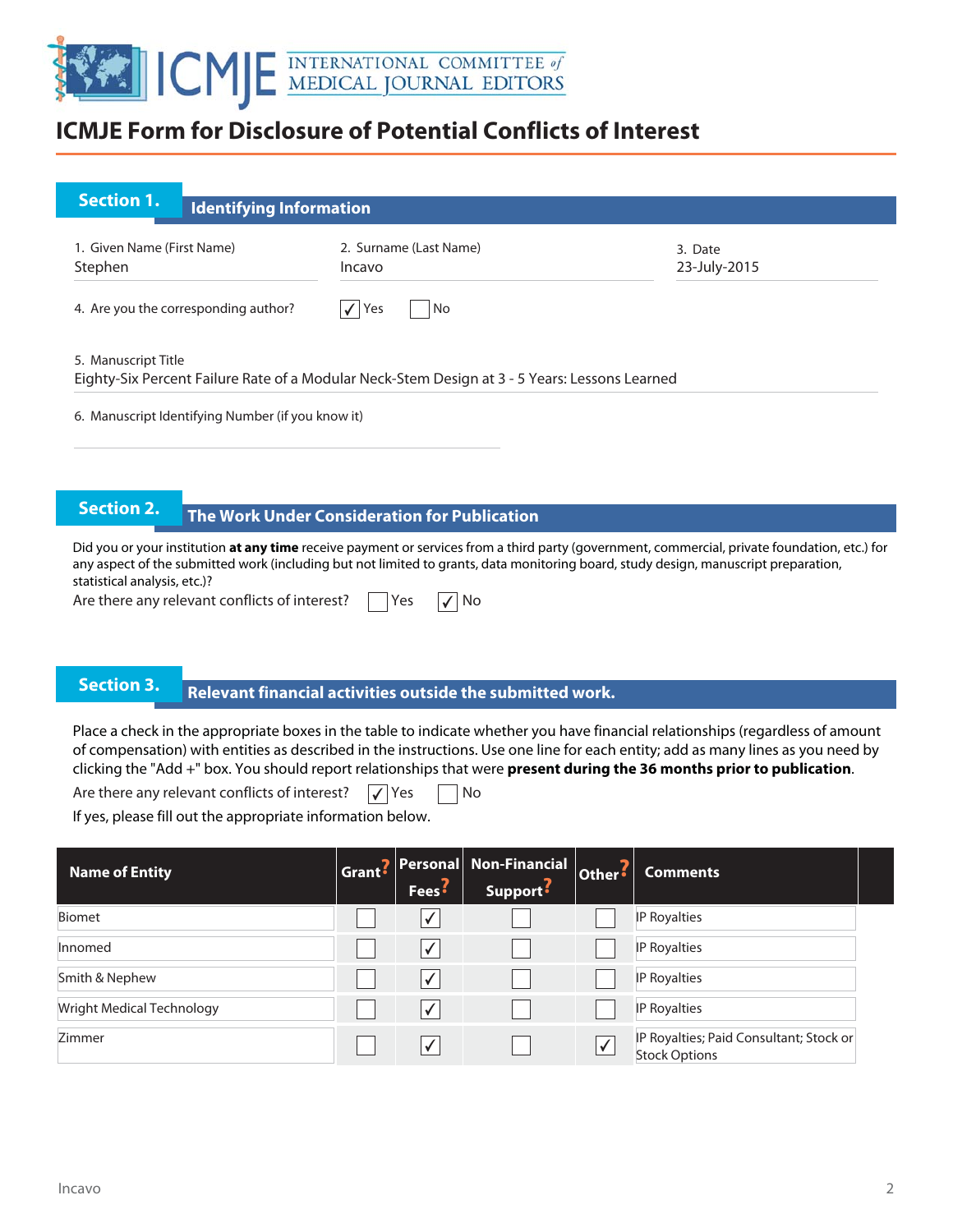

# **Intellectual Property -- Patents & Copyrights**

Do you have any patents, whether planned, pending or issued, broadly relevant to the work?  $\vert \ \vert$  Yes  $\vert \ \vert$  No

## **Section 5.** Relationships not covered above

Are there other relationships or activities that readers could perceive to have influenced, or that give the appearance of potentially influencing, what you wrote in the submitted work?

 $\sqrt{\frac{y}{x}}$  Yes, the following relationships/conditions/circumstances are present (explain below):

No other relationships/conditions/circumstances that present a potential conflict of interest

Journal of Arthroplasty: Editorial or governing board Knee Society: Board or committee member

At the time of manuscript acceptance, journals will ask authors to confirm and, if necessary, update their disclosure statements. On occasion, journals may ask authors to disclose further information about reported relationships.

## **Section 6. Disclosure Statement**

Based on the above disclosures, this form will automatically generate a disclosure statement, which will appear in the box below.

Dr. Incavo reports personal fees from Biomet, personal fees from Innomed, personal fees from Smith & Nephew, personal fees from Wright Medical Technology, personal fees and other from Zimmer, outside the submitted work; and Journal of Arthroplasty: Editorial or governing board

Knee Society: Board or committee member.

### **Evaluation and Feedback**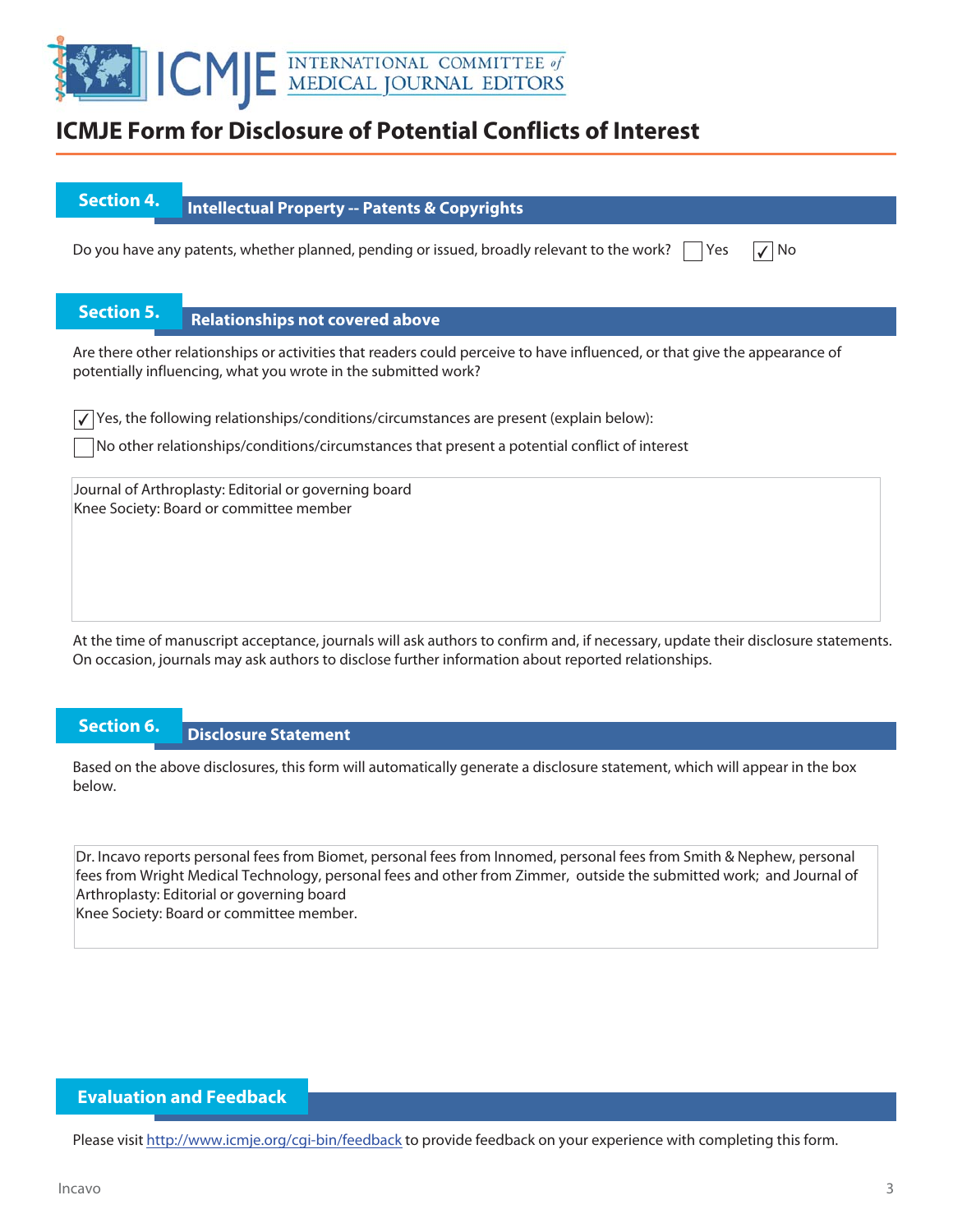

### **Instructions**

 

> **The purpose of this form is to provide readers of your manuscript with information about your other interests that could influence how they receive and understand your work. The form is designed to be completed electronically and stored electronically. It contains programming that allows appropriate data display. Each author should submit a separate form and is responsible for the accuracy and completeness of the submitted information. The form is in six parts.**

### **Identifying information. 1.**

### **The work under consideration for publication. 2.**

This section asks for information about the work that you have submitted for publication. The time frame for this reporting is that of the work itself, from the initial conception and planning to the present. The requested information is about resources that you received, either directly or indirectly (via your institution), to enable you to complete the work. Checking "No" means that you did the work without receiving any financial support from any third party -- that is, the work was supported by funds from the same institution that pays your salary and that institution did not receive third-party funds with which to pay you. If you or your institution received funds from a third party to support the work, such as a government granting agency, charitable foundation or commercial sponsor, check "Yes".

#### **Relevant financial activities outside the submitted work. 3.**

This section asks about your financial relationships with entities in the bio-medical arena that could be perceived to influence, or that give the appearance of potentially influencing, what you wrote in the submitted work. You should disclose interactions with ANY entity that could be considered broadly relevant to the work. For example, if your article is about testing an epidermal growth factor receptor (EGFR) antagonist in lung cancer, you should report all associations with entities pursuing diagnostic or therapeutic strategies in cancer in general, not just in the area of EGFR or lung cancer.

Report all sources of revenue paid (or promised to be paid) directly to you or your institution on your behalf over the 36 months prior to submission of the work. This should include all monies from sources with relevance to the submitted work, not just monies from the entity that sponsored the research. Please note that your interactions with the work's sponsor that are outside the submitted work should also be listed here. If there is any question, it is usually better to disclose a relationship than not to do so.

 For grants you have received for work outside the submitted work, you should disclose support ONLY from entities that could be perceived to be affected financially by the published work, such as drug companies, or foundations supported by entities that could be perceived to have a financial stake in the outcome. Public funding sources, such as government agencies, charitable foundations or academic institutions, need not be disclosed. For example, if a government agency sponsored a study in which you have been involved and drugs were provided by a pharmaceutical company, you need only list the pharmaceutical company.

### **Intellectual Property. 4.**

This section asks about patents and copyrights, whether pending, issued, licensed and/or receiving royalties.

#### **Relationships not covered above. 5.**

Use this section to report other relationships or activities that readers could perceive to have influenced, or that give the appearance of potentially influencing, what you wrote in the submitted work.

## **Definitions.**

**Entity:** government agency, foundation, commercial sponsor, academic institution, etc.

**Grant:** A grant from an entity, generally [but not always] paid to your organization

**Personal Fees:** Monies paid to you for services rendered, generally honoraria, royalties, or fees for consulting , lectures, speakers bureaus, expert testimony, employment, or other affiliations

**Non-Financial Support:** Examples include drugs/equipment supplied by the entity, travel paid by the entity, writing assistance, administrative support, etc**.**

**Other:** Anything not covered under the previous three boxes **Pending:** The patent has been filed but not issued **Issued:** The patent has been issued by the agency **Licensed:** The patent has been licensed to an entity, whether earning royalties or not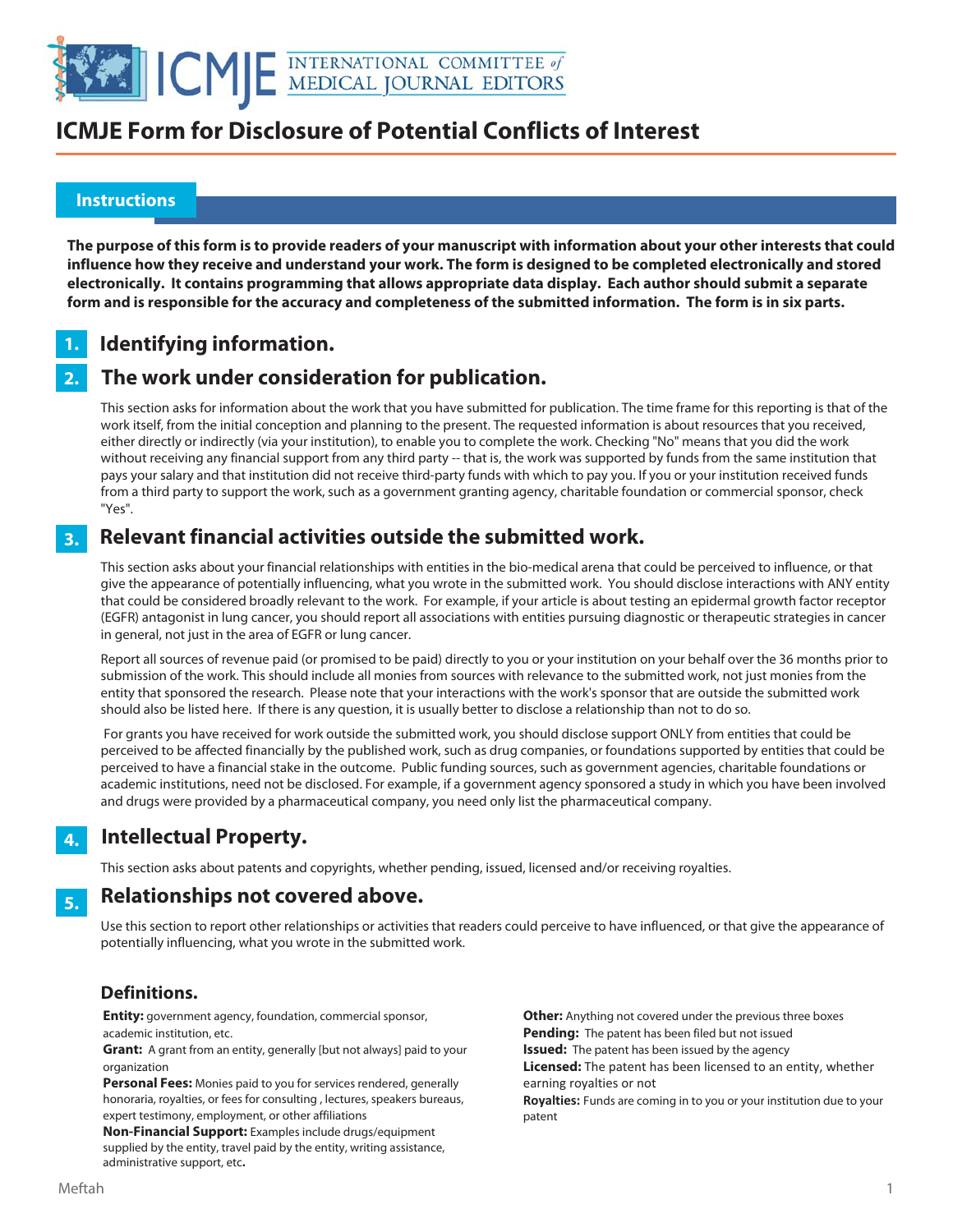

| <b>Section 1.</b>                                                                                                    |                                                           |                                                                                                                                                                                                                                                                                      |
|----------------------------------------------------------------------------------------------------------------------|-----------------------------------------------------------|--------------------------------------------------------------------------------------------------------------------------------------------------------------------------------------------------------------------------------------------------------------------------------------|
| <b>Identifying Information</b>                                                                                       |                                                           |                                                                                                                                                                                                                                                                                      |
| 1. Given Name (First Name)<br>Morteza                                                                                | 2. Surname (Last Name)<br>Meftah                          | 3. Date<br>23-July-2015                                                                                                                                                                                                                                                              |
| 4. Are you the corresponding author?                                                                                 | No<br>Yes                                                 | Corresponding Author's Name<br>Stephen J. Incavo, MD                                                                                                                                                                                                                                 |
| 5. Manuscript Title<br>Eighty-Six Percent Failure Rate of a Modular Neck-Stem Design at 3 - 5 Years: Lessons Learned |                                                           |                                                                                                                                                                                                                                                                                      |
| 6. Manuscript Identifying Number (if you know it)                                                                    |                                                           |                                                                                                                                                                                                                                                                                      |
|                                                                                                                      |                                                           |                                                                                                                                                                                                                                                                                      |
| <b>Section 2.</b>                                                                                                    | The Work Under Consideration for Publication              |                                                                                                                                                                                                                                                                                      |
| statistical analysis, etc.)?                                                                                         |                                                           | Did you or your institution at any time receive payment or services from a third party (government, commercial, private foundation, etc.) for<br>any aspect of the submitted work (including but not limited to grants, data monitoring board, study design, manuscript preparation, |
| Are there any relevant conflicts of interest?                                                                        | No.<br>Yes                                                |                                                                                                                                                                                                                                                                                      |
|                                                                                                                      |                                                           |                                                                                                                                                                                                                                                                                      |
| <b>Section 3.</b>                                                                                                    | Relevant financial activities outside the submitted work. |                                                                                                                                                                                                                                                                                      |

Place a check in the appropriate boxes in the table to indicate whether you have financial relationships (regardless of amount of compensation) with entities as described in the instructions. Use one line for each entity; add as many lines as you need by clicking the "Add +" box. You should report relationships that were **present during the 36 months prior to publication**.

|  | Are there any relevant conflicts of interest? |  | Yes |  | $\sqrt{\ }$ No |
|--|-----------------------------------------------|--|-----|--|----------------|
|--|-----------------------------------------------|--|-----|--|----------------|

# **Intellectual Property -- Patents & Copyrights**

| Do you have any patents, whether planned, pending or issued, broadly relevant to the work? $\Box$ Yes $\Box$ No |  |  |  |
|-----------------------------------------------------------------------------------------------------------------|--|--|--|
|-----------------------------------------------------------------------------------------------------------------|--|--|--|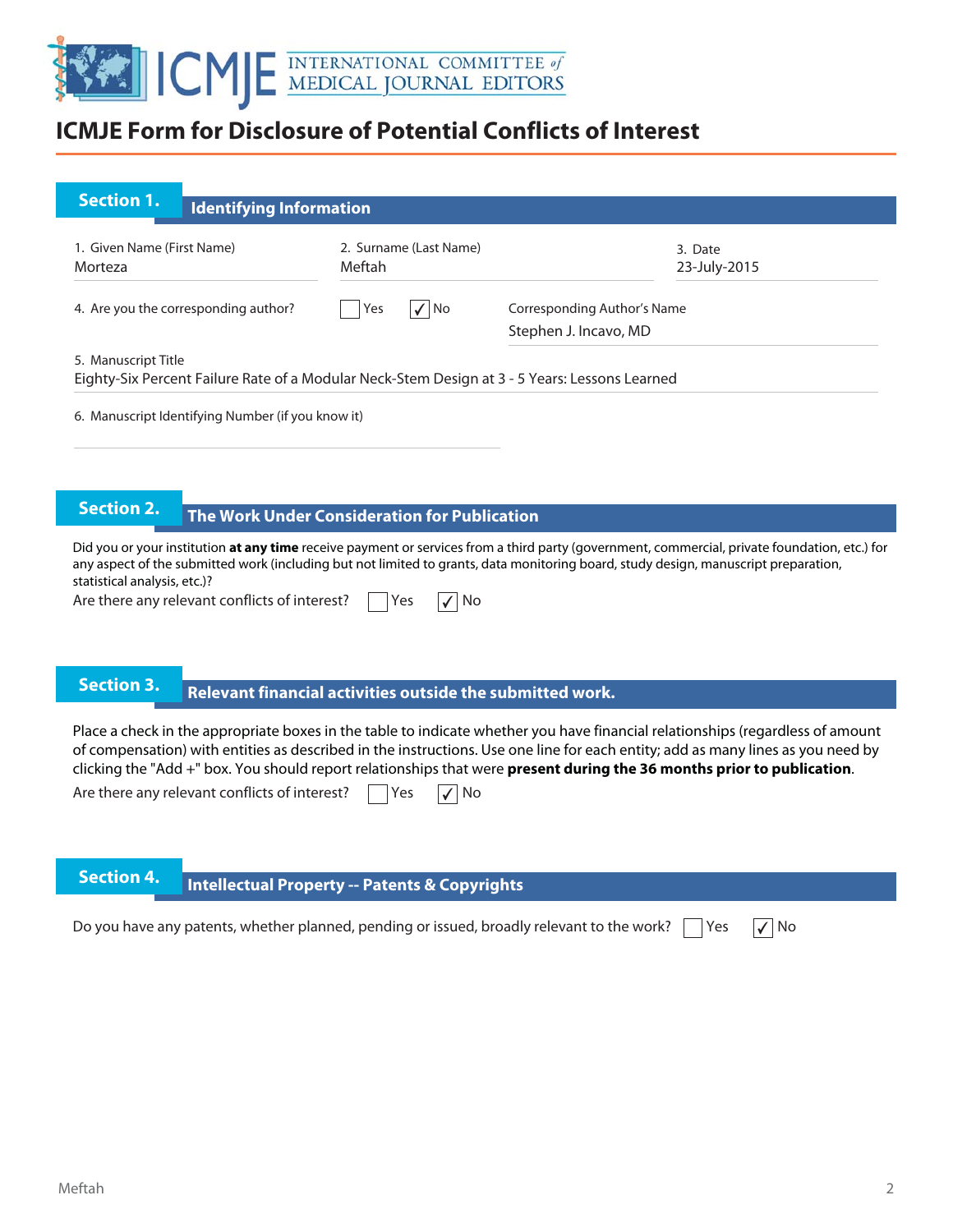

## **Section 5.** Relationships not covered above

Are there other relationships or activities that readers could perceive to have influenced, or that give the appearance of potentially influencing, what you wrote in the submitted work?

Yes, the following relationships/conditions/circumstances are present (explain below):

 $\sqrt{\ }$  No other relationships/conditions/circumstances that present a potential conflict of interest

At the time of manuscript acceptance, journals will ask authors to confirm and, if necessary, update their disclosure statements. On occasion, journals may ask authors to disclose further information about reported relationships.

## **Section 6. Disclosure Statement**

Based on the above disclosures, this form will automatically generate a disclosure statement, which will appear in the box below.

Dr. Meftah has nothing to disclose.

## **Evaluation and Feedback**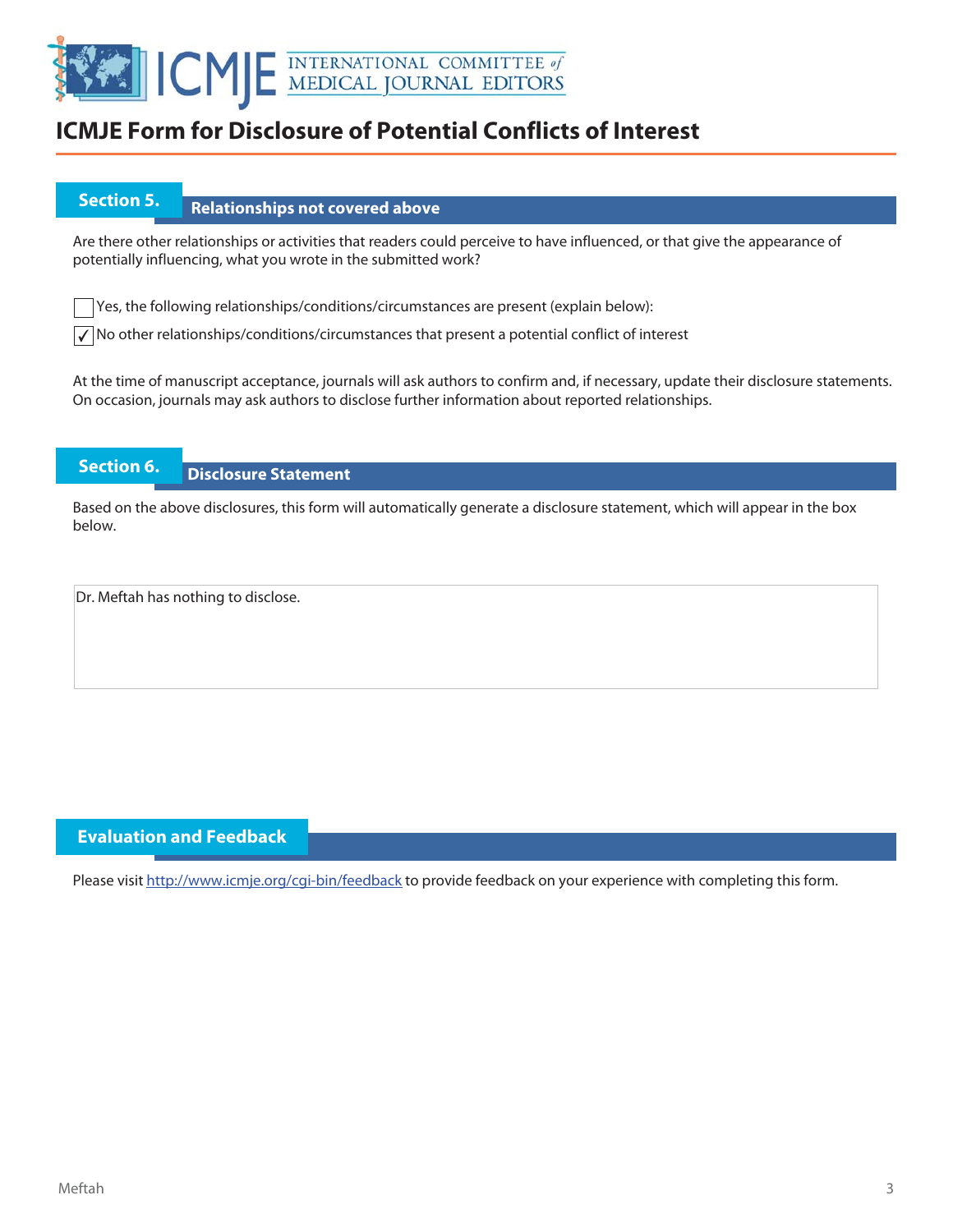

### **Instructions**

 

> **The purpose of this form is to provide readers of your manuscript with information about your other interests that could influence how they receive and understand your work. The form is designed to be completed electronically and stored electronically. It contains programming that allows appropriate data display. Each author should submit a separate form and is responsible for the accuracy and completeness of the submitted information. The form is in six parts.**

### **Identifying information. 1.**

### **The work under consideration for publication. 2.**

This section asks for information about the work that you have submitted for publication. The time frame for this reporting is that of the work itself, from the initial conception and planning to the present. The requested information is about resources that you received, either directly or indirectly (via your institution), to enable you to complete the work. Checking "No" means that you did the work without receiving any financial support from any third party -- that is, the work was supported by funds from the same institution that pays your salary and that institution did not receive third-party funds with which to pay you. If you or your institution received funds from a third party to support the work, such as a government granting agency, charitable foundation or commercial sponsor, check "Yes".

#### **Relevant financial activities outside the submitted work. 3.**

This section asks about your financial relationships with entities in the bio-medical arena that could be perceived to influence, or that give the appearance of potentially influencing, what you wrote in the submitted work. You should disclose interactions with ANY entity that could be considered broadly relevant to the work. For example, if your article is about testing an epidermal growth factor receptor (EGFR) antagonist in lung cancer, you should report all associations with entities pursuing diagnostic or therapeutic strategies in cancer in general, not just in the area of EGFR or lung cancer.

Report all sources of revenue paid (or promised to be paid) directly to you or your institution on your behalf over the 36 months prior to submission of the work. This should include all monies from sources with relevance to the submitted work, not just monies from the entity that sponsored the research. Please note that your interactions with the work's sponsor that are outside the submitted work should also be listed here. If there is any question, it is usually better to disclose a relationship than not to do so.

 For grants you have received for work outside the submitted work, you should disclose support ONLY from entities that could be perceived to be affected financially by the published work, such as drug companies, or foundations supported by entities that could be perceived to have a financial stake in the outcome. Public funding sources, such as government agencies, charitable foundations or academic institutions, need not be disclosed. For example, if a government agency sponsored a study in which you have been involved and drugs were provided by a pharmaceutical company, you need only list the pharmaceutical company.

### **Intellectual Property. 4.**

This section asks about patents and copyrights, whether pending, issued, licensed and/or receiving royalties.

#### **Relationships not covered above. 5.**

Use this section to report other relationships or activities that readers could perceive to have influenced, or that give the appearance of potentially influencing, what you wrote in the submitted work.

## **Definitions.**

**Entity:** government agency, foundation, commercial sponsor, academic institution, etc.

**Grant:** A grant from an entity, generally [but not always] paid to your organization

**Personal Fees:** Monies paid to you for services rendered, generally honoraria, royalties, or fees for consulting , lectures, speakers bureaus, expert testimony, employment, or other affiliations

**Non-Financial Support:** Examples include drugs/equipment supplied by the entity, travel paid by the entity, writing assistance, administrative support, etc**.**

**Other:** Anything not covered under the previous three boxes **Pending:** The patent has been filed but not issued **Issued:** The patent has been issued by the agency **Licensed:** The patent has been licensed to an entity, whether earning royalties or not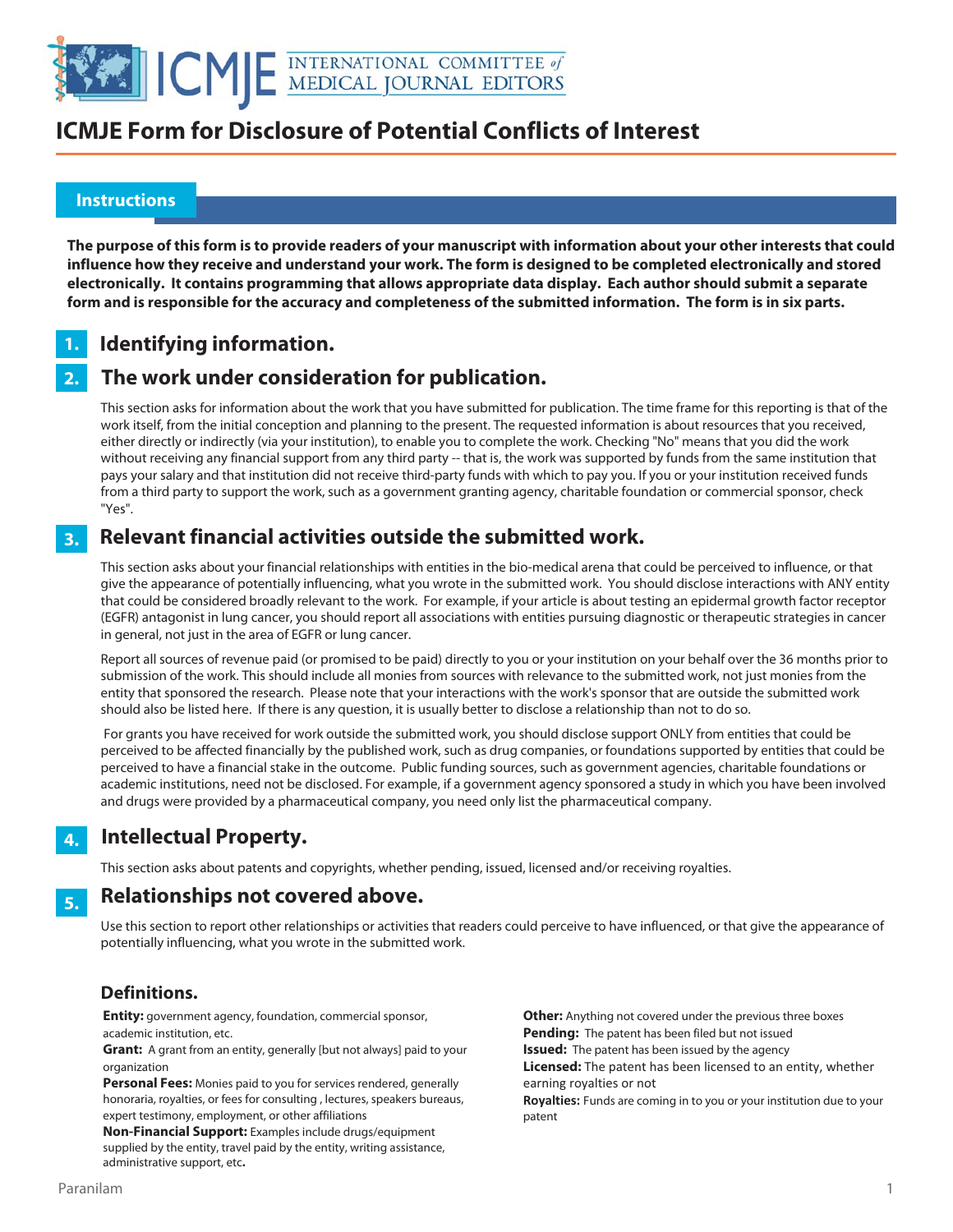

| <b>Section 1.</b>                                                             | <b>Identifying Information</b>                                                                |                                                                                                                                                                                                                                                                                             |
|-------------------------------------------------------------------------------|-----------------------------------------------------------------------------------------------|---------------------------------------------------------------------------------------------------------------------------------------------------------------------------------------------------------------------------------------------------------------------------------------------|
| 1. Given Name (First Name)<br>Jaya                                            | 2. Surname (Last Name)<br>Paranilam                                                           | 3. Date<br>23-July-2015                                                                                                                                                                                                                                                                     |
| 4. Are you the corresponding author?                                          | $\checkmark$<br>  No<br>Yes                                                                   | Corresponding Author's Name<br>Stephen J. Incavo, MD                                                                                                                                                                                                                                        |
| 5. Manuscript Title                                                           | Eighty-Six Percent Failure Rate of a Modular Neck-Stem Design at 3 - 5 Years: Lessons Learned |                                                                                                                                                                                                                                                                                             |
| 6. Manuscript Identifying Number (if you know it)                             |                                                                                               |                                                                                                                                                                                                                                                                                             |
|                                                                               |                                                                                               |                                                                                                                                                                                                                                                                                             |
| <b>Section 2.</b>                                                             | The Work Under Consideration for Publication                                                  |                                                                                                                                                                                                                                                                                             |
| statistical analysis, etc.)?<br>Are there any relevant conflicts of interest? | $\sqrt{ }$ No<br>Yes                                                                          | Did you or your institution <b>at any time</b> receive payment or services from a third party (government, commercial, private foundation, etc.) for<br>any aspect of the submitted work (including but not limited to grants, data monitoring board, study design, manuscript preparation, |
|                                                                               |                                                                                               |                                                                                                                                                                                                                                                                                             |
| <b>Section 3.</b>                                                             | Relevant financial activities outside the submitted work.                                     |                                                                                                                                                                                                                                                                                             |

Place a check in the appropriate boxes in the table to indicate whether you have financial relationships (regardless of amount of compensation) with entities as described in the instructions. Use one line for each entity; add as many lines as you need by clicking the "Add +" box. You should report relationships that were **present during the 36 months prior to publication**.

|  | Are there any relevant conflicts of interest? |  | Yes |  | $\sqrt{\ }$ No |
|--|-----------------------------------------------|--|-----|--|----------------|
|--|-----------------------------------------------|--|-----|--|----------------|

# **Intellectual Property -- Patents & Copyrights**

Do you have any patents, whether planned, pending or issued, broadly relevant to the work?  $\Box$  Yes  $\Box$  No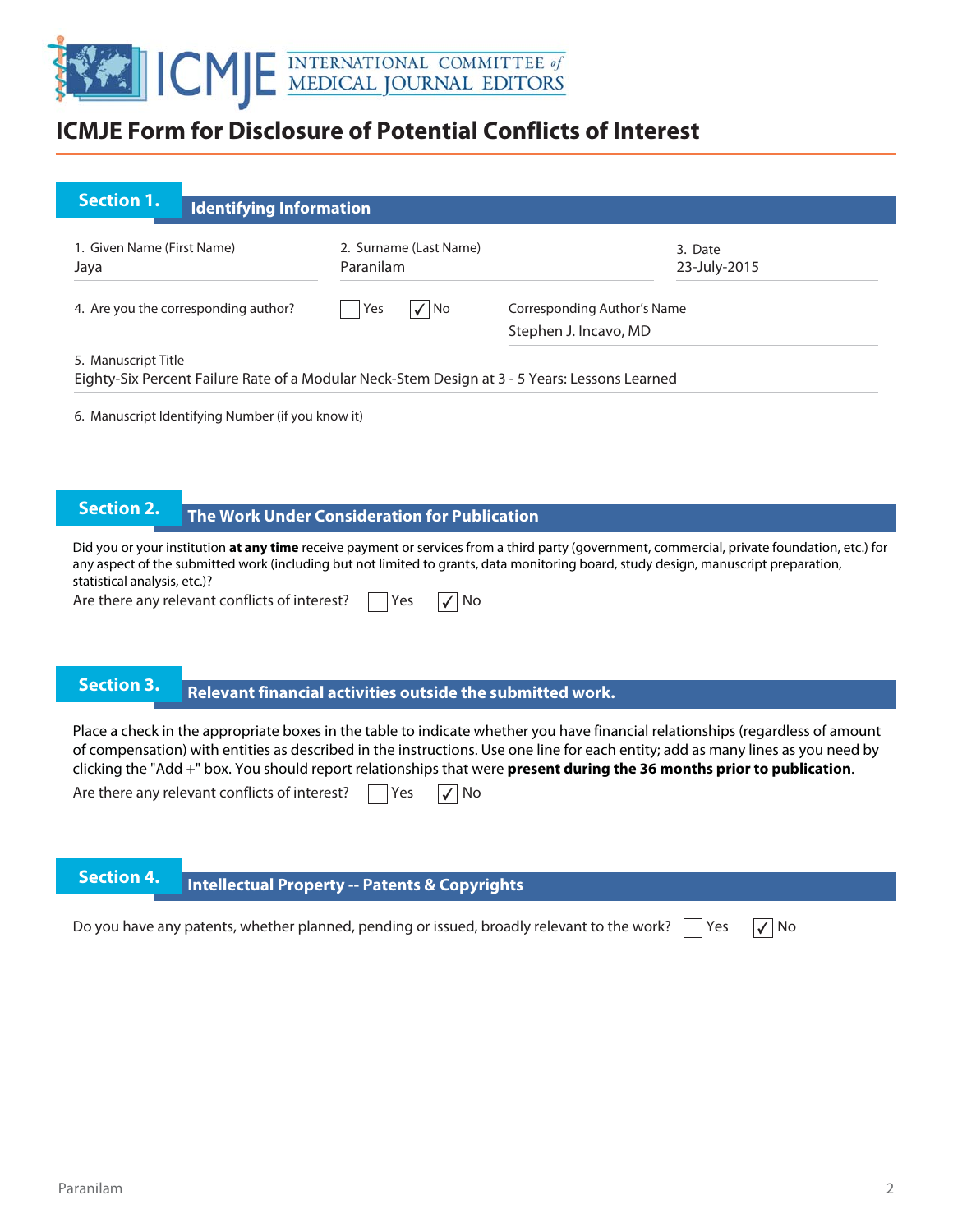

## **Section 5.** Relationships not covered above

Are there other relationships or activities that readers could perceive to have influenced, or that give the appearance of potentially influencing, what you wrote in the submitted work?

Yes, the following relationships/conditions/circumstances are present (explain below):

 $\sqrt{\ }$  No other relationships/conditions/circumstances that present a potential conflict of interest

At the time of manuscript acceptance, journals will ask authors to confirm and, if necessary, update their disclosure statements. On occasion, journals may ask authors to disclose further information about reported relationships.

## **Section 6. Disclosure Statement**

Based on the above disclosures, this form will automatically generate a disclosure statement, which will appear in the box below.

Dr. Paranilam has nothing to disclose.

## **Evaluation and Feedback**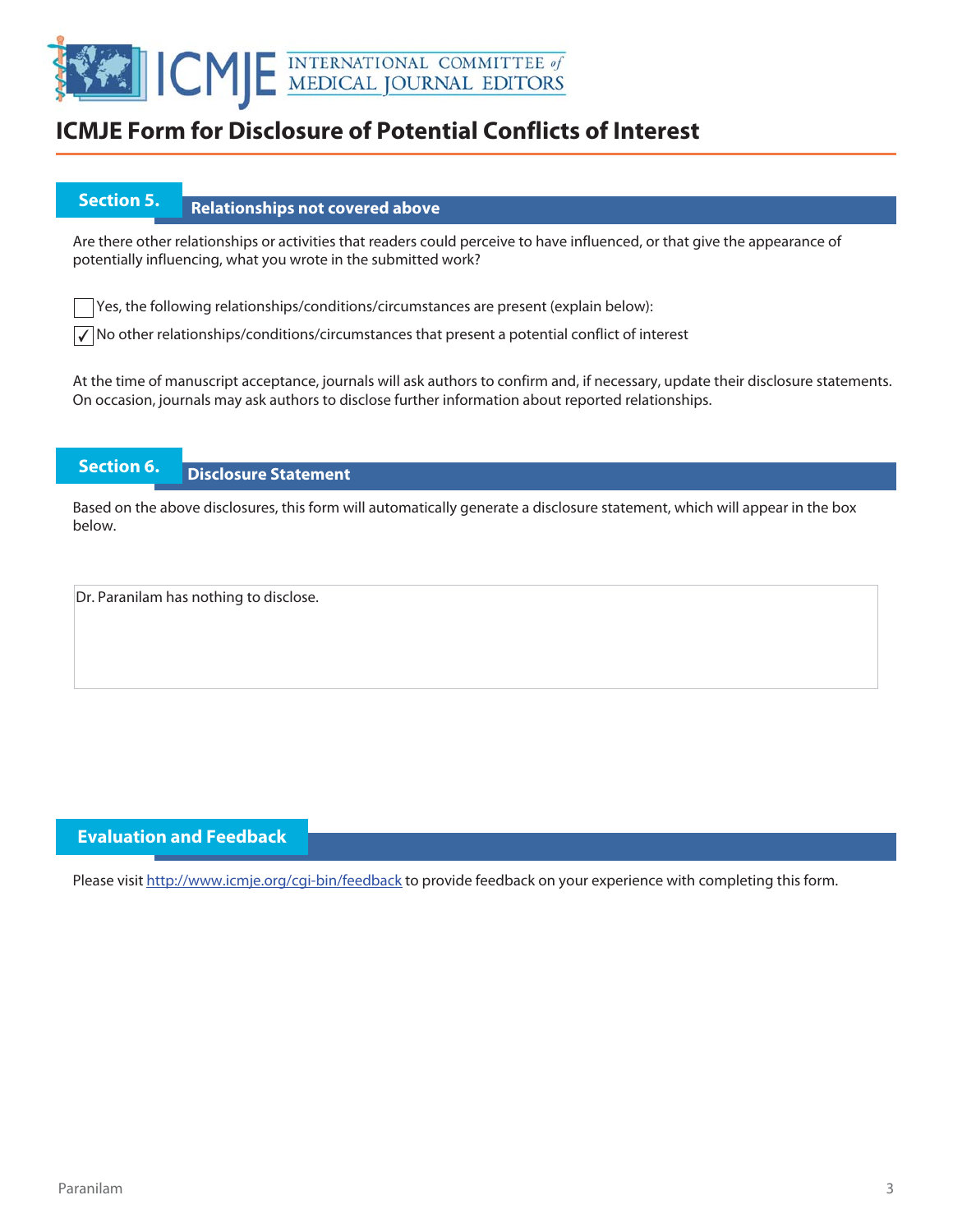

### **Instructions**

 

> **The purpose of this form is to provide readers of your manuscript with information about your other interests that could influence how they receive and understand your work. The form is designed to be completed electronically and stored electronically. It contains programming that allows appropriate data display. Each author should submit a separate form and is responsible for the accuracy and completeness of the submitted information. The form is in six parts.**

### **Identifying information. 1.**

### **The work under consideration for publication. 2.**

This section asks for information about the work that you have submitted for publication. The time frame for this reporting is that of the work itself, from the initial conception and planning to the present. The requested information is about resources that you received, either directly or indirectly (via your institution), to enable you to complete the work. Checking "No" means that you did the work without receiving any financial support from any third party -- that is, the work was supported by funds from the same institution that pays your salary and that institution did not receive third-party funds with which to pay you. If you or your institution received funds from a third party to support the work, such as a government granting agency, charitable foundation or commercial sponsor, check "Yes".

#### **Relevant financial activities outside the submitted work. 3.**

This section asks about your financial relationships with entities in the bio-medical arena that could be perceived to influence, or that give the appearance of potentially influencing, what you wrote in the submitted work. You should disclose interactions with ANY entity that could be considered broadly relevant to the work. For example, if your article is about testing an epidermal growth factor receptor (EGFR) antagonist in lung cancer, you should report all associations with entities pursuing diagnostic or therapeutic strategies in cancer in general, not just in the area of EGFR or lung cancer.

Report all sources of revenue paid (or promised to be paid) directly to you or your institution on your behalf over the 36 months prior to submission of the work. This should include all monies from sources with relevance to the submitted work, not just monies from the entity that sponsored the research. Please note that your interactions with the work's sponsor that are outside the submitted work should also be listed here. If there is any question, it is usually better to disclose a relationship than not to do so.

 For grants you have received for work outside the submitted work, you should disclose support ONLY from entities that could be perceived to be affected financially by the published work, such as drug companies, or foundations supported by entities that could be perceived to have a financial stake in the outcome. Public funding sources, such as government agencies, charitable foundations or academic institutions, need not be disclosed. For example, if a government agency sponsored a study in which you have been involved and drugs were provided by a pharmaceutical company, you need only list the pharmaceutical company.

### **Intellectual Property. 4.**

This section asks about patents and copyrights, whether pending, issued, licensed and/or receiving royalties.

#### **Relationships not covered above. 5.**

Use this section to report other relationships or activities that readers could perceive to have influenced, or that give the appearance of potentially influencing, what you wrote in the submitted work.

## **Definitions.**

**Entity:** government agency, foundation, commercial sponsor, academic institution, etc.

**Grant:** A grant from an entity, generally [but not always] paid to your organization

**Personal Fees:** Monies paid to you for services rendered, generally honoraria, royalties, or fees for consulting , lectures, speakers bureaus, expert testimony, employment, or other affiliations

**Non-Financial Support:** Examples include drugs/equipment supplied by the entity, travel paid by the entity, writing assistance, administrative support, etc**.**

**Other:** Anything not covered under the previous three boxes **Pending:** The patent has been filed but not issued **Issued:** The patent has been issued by the agency **Licensed:** The patent has been licensed to an entity, whether earning royalties or not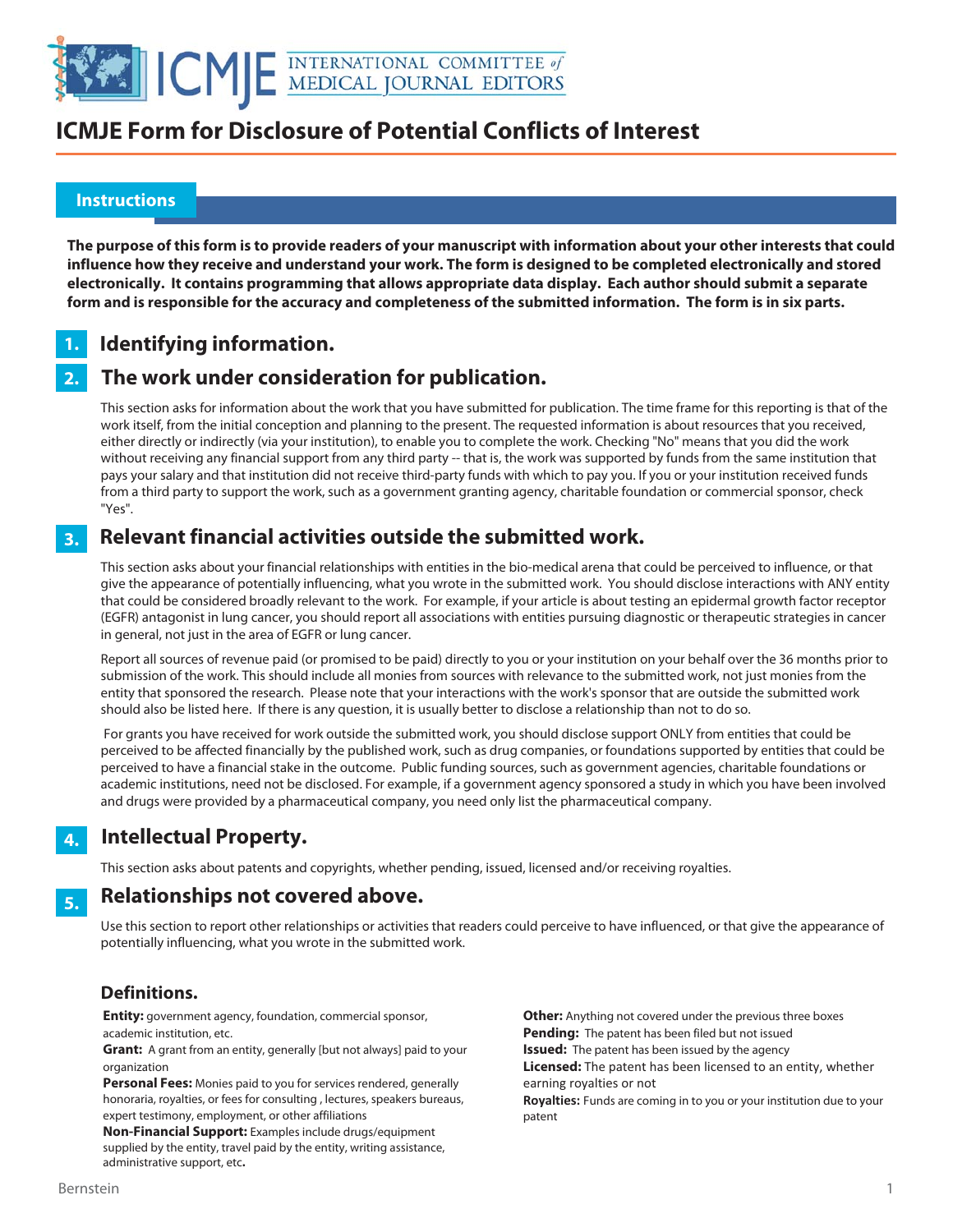

| <b>Section 1.</b>                                                             | <b>Identifying Information</b>                                                                |                                                                                                                                                                                                                                                                                      |
|-------------------------------------------------------------------------------|-----------------------------------------------------------------------------------------------|--------------------------------------------------------------------------------------------------------------------------------------------------------------------------------------------------------------------------------------------------------------------------------------|
| 1. Given Name (First Name)<br>Derek                                           | 2. Surname (Last Name)<br>Bernstein                                                           | 3. Date<br>23-July-2015                                                                                                                                                                                                                                                              |
| 4. Are you the corresponding author?                                          | $\checkmark$<br>  No<br>Yes                                                                   | Corresponding Author's Name<br>Stephen J. Incavo, MD                                                                                                                                                                                                                                 |
| 5. Manuscript Title                                                           | Eighty-Six Percent Failure Rate of a Modular Neck-Stem Design at 3 - 5 Years: Lessons Learned |                                                                                                                                                                                                                                                                                      |
| 6. Manuscript Identifying Number (if you know it)                             |                                                                                               |                                                                                                                                                                                                                                                                                      |
|                                                                               |                                                                                               |                                                                                                                                                                                                                                                                                      |
| <b>Section 2.</b>                                                             | The Work Under Consideration for Publication                                                  |                                                                                                                                                                                                                                                                                      |
| statistical analysis, etc.)?<br>Are there any relevant conflicts of interest? | $\sqrt{ }$ No<br>Yes                                                                          | Did you or your institution at any time receive payment or services from a third party (government, commercial, private foundation, etc.) for<br>any aspect of the submitted work (including but not limited to grants, data monitoring board, study design, manuscript preparation, |
|                                                                               |                                                                                               |                                                                                                                                                                                                                                                                                      |
| <b>Section 3.</b>                                                             | Relevant financial activities outside the submitted work.                                     |                                                                                                                                                                                                                                                                                      |
|                                                                               |                                                                                               | Place a check in the appropriate boxes in the table to indicate whether you have financial relationships (regardless of amount<br>of compensation) with entities as described in the instructions. Use one line for each entity; add as many lines as you need by                    |

clicking the "Add +" box. You should report relationships that were **present during the 36 months prior to publication**.

| Are there any relevant conflicts of interest? | <b>Yes</b> |  | $\sqrt{\ }$ No |
|-----------------------------------------------|------------|--|----------------|
|-----------------------------------------------|------------|--|----------------|

# **Intellectual Property -- Patents & Copyrights**

| Do you have any patents, whether planned, pending or issued, broadly relevant to the work? $\Box$ Yes $\Box$ No |  |  |
|-----------------------------------------------------------------------------------------------------------------|--|--|
|                                                                                                                 |  |  |